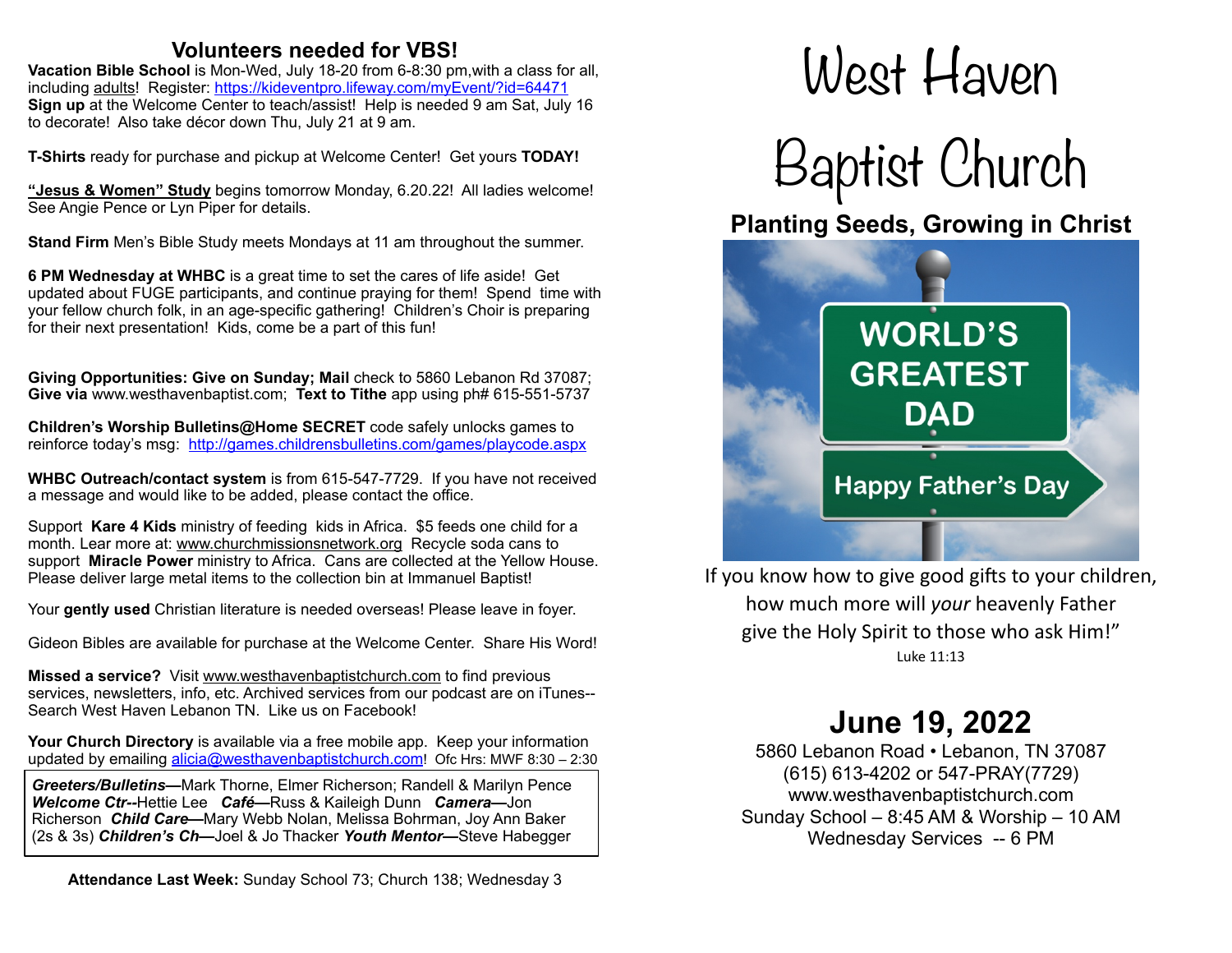# **Welcome to WHBC!**

**Pastor:** Dr. Jonathan Richerson **Minister to Students:** Joel Thacker **Children's Ministry Coordinator:** Angie Pence **Worship Leader**: Chris Chavez

# **June 19 - Join Us for Worship –**

### *There's Something About That Name*

Jesus, Jesus, Jesus, There's just something about that name Master, Savior, Jesus, Like a fragrance after the rain

Jesus, Jesus, Jesus, Let all heaven and earth proclaim Kings and kingdoms may all pass away But there's something about that name

CCLI Song 14064 GGaither, WGaither©1970 William J Gaither, Inc CCLI License 2758653

### *Sermon Notes:*

*\_\_\_\_\_\_\_\_\_\_\_\_\_\_\_\_\_\_\_\_\_\_\_\_\_\_\_\_\_\_\_\_\_\_\_\_\_\_\_\_\_\_*

*\_\_\_\_\_\_\_\_\_\_\_\_\_\_\_\_\_\_\_\_\_\_\_\_\_\_\_\_\_\_\_\_\_\_\_\_\_\_\_\_\_\_*

*\_\_\_\_\_\_\_\_\_\_\_\_\_\_\_\_\_\_\_\_\_\_\_\_\_\_\_\_\_\_\_\_\_\_\_\_\_\_\_\_\_\_*

*\_\_\_\_\_\_\_\_\_\_\_\_\_\_\_\_\_\_\_\_\_\_\_\_\_\_\_\_\_\_\_\_\_\_\_\_\_\_\_\_\_\_*

*\_\_\_\_\_\_\_\_\_\_\_\_\_\_\_\_\_\_\_\_\_\_\_\_\_\_\_\_\_\_\_\_\_\_\_\_\_\_\_\_\_\_*

*\_\_\_\_\_\_\_\_\_\_\_\_\_\_\_\_\_\_\_\_\_\_\_\_\_\_\_\_\_\_\_\_\_\_\_\_\_\_\_\_\_\_*

*\_\_\_\_\_\_\_\_\_\_\_\_\_\_\_\_\_\_\_\_\_\_\_\_\_\_\_\_\_\_\_\_\_\_\_\_\_\_\_\_\_\_*

Worship in Song **Praise Team & Congregation The Father's House Who You Say I Am**

Announcements

Children's Message **Please** ioin our pastor

Worship in Song **Praise Team & Congregation How Deep the Father's Love for Us**

Special **Who You Are to Me** Jon Fox, April Hughey

Message **Pastor Jonathan Richerson** 

Invitation **There's Something About that Name** Chris Chavez

**Offering** 

# *The Father's House*

Sometimes on this journey I get lost in my mistakes What looks to me like weakness is a canvas for Your strength And my story isn't over, my story's just begun Failure won't define me cause that's what my Father does

#### **Chorus**

Ooh lay your burdens down, Ooh here in the Father's house Check your shame at the door, cause it ain't welcome anymore Ooh you're in the Father's house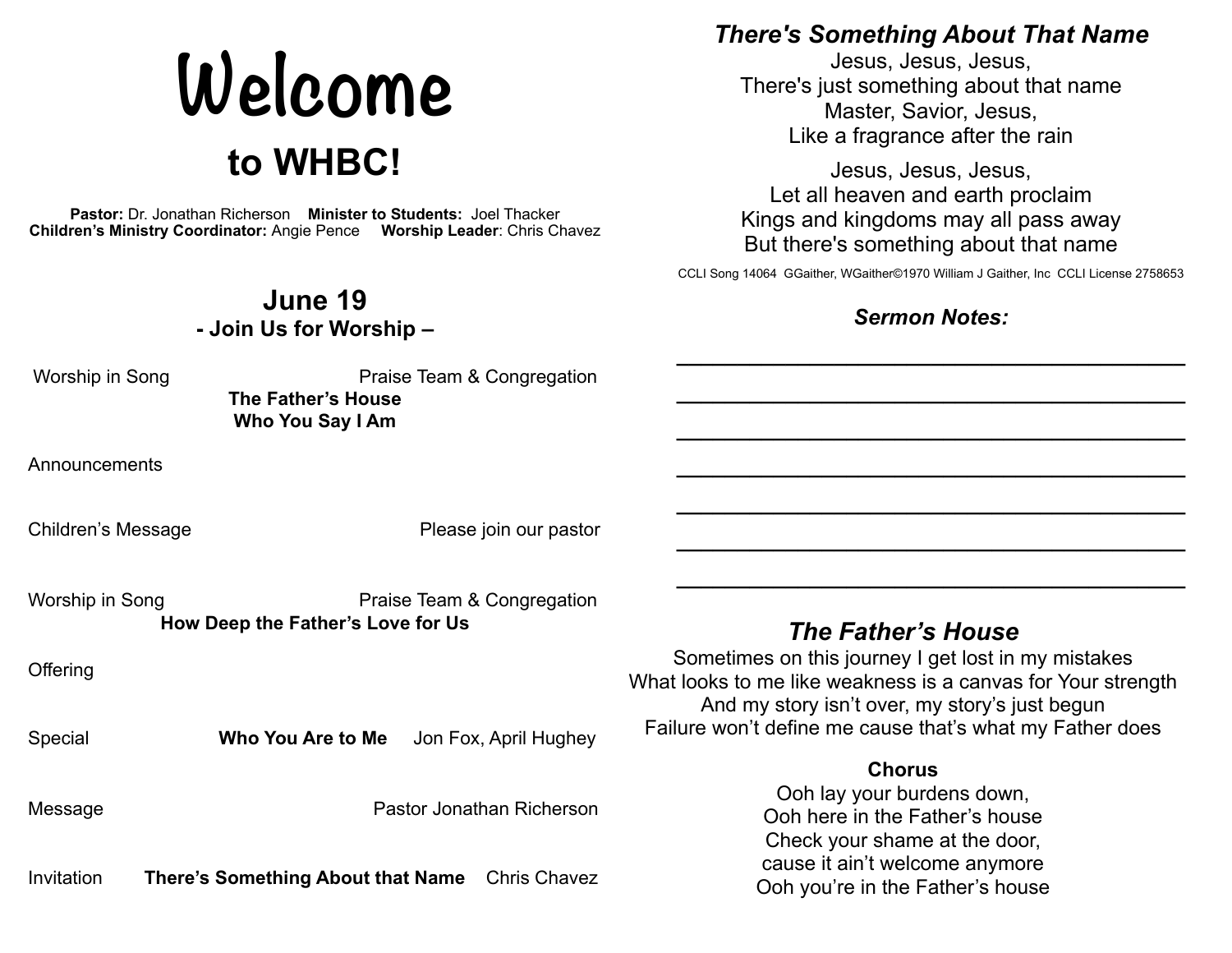Arrival's not the endgame, the journey's where You are You never wanted perfect, You just wanted my heart And the story isn't over if the story isn't good Failure's never final when the Father's in the room (Repeat)

Prodigals come home, the helpless find hope Love is on the move when the Father's in the room Prison doors fling wide, the dead come to life Love is on the move when the Father's in the room

Miracles take place, the cynical find faith That love is breaking through when the Father's in the room Jericho walls are quakin', strongholds now are shakin' Love is breaking through when the Father's in the room BHasting, CAsbury, EHulse © 2019 Cory Asbury Pub, Bethel Music Pub

# *Who You Say I Am*

Who am I that the highest King would welcome me I was lost but He brought me in, oh His love for me, oh His love for me

### **Chorus**

Who the Son sets free, oh is free indeed I'm a child of God, yes I am In my Father's house there's a place for me I'm a child of God, yes I am

#### (*Who You Say I Am*)

Free at last, He has ransomed me His grace runs deep, While I was a slave to sin, Jesus died for me, Yes He died for me (Chorus)

I am chosen not forsaken, I am who You say I am You are for me not against me I am who You say I am CCLI7102401 BFielding, RMorgan ©2017 Hillsong Music Aus CCLI License2758653

# *How Deep The Father's Love For Us*

How deep the Father's love for us,

How vast beyond all measure That He should give His only Son to make a wretch His treasure How great the pain of searing loss The Father turns His face away As wounds which mar the Chosen One Bring many sons to glory

Behold the Man upon a cross My sin upon His shoulders Ashamed I hear my mocking voice call out among the scoffers It was my sin that held Him there Until it was accomplished His dying breath has brought me life I know that it is finished

I will not boast in anything No gifts no pow'r no wisdom But I will boast in Jesus Christ His death and resurrection Why should I gain from His reward, I cannot give an answer But this I know with all my heart, His wounds have paid my ransom CCLI1558110 ©1995 Thankyou Music S. Townsend CCLI Lic 2758653

# *The Father's House*

Sometimes on this journey I get lost in my mistakes What looks to me like weakness is a canvas for Your strength And my story isn't over, my story's just begun Failure won't define me cause that's what my Father does

#### **Chorus**

Ooh lay your burdens down, Ooh here in the Father's house Check your shame at the door, cause it ain't welcome anymore Ooh you're in the Father's house